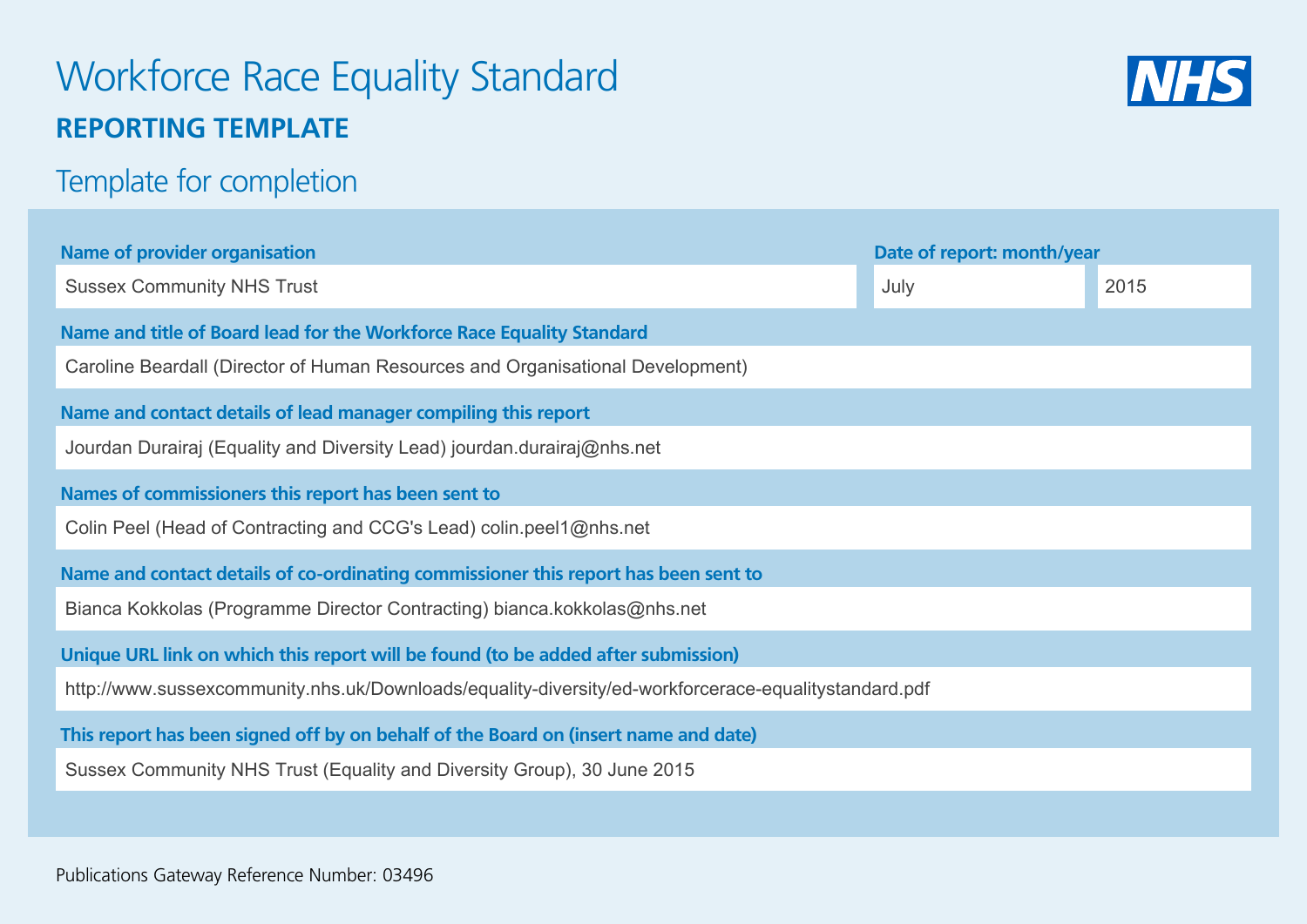## Report on the WRES indicators

#### 1. Background narrative

#### **a. Any issues of completeness of data**

Staff ethnicity data completness is 91%. Recognising the importance of having accurate workforce data and to increase completeness ESR self-service has been introduced this year.

Workshops about the importance of equality and inclusion have been held with leaders in April and June 2015, including data completeness.

During 2015/16 ESR self-sevice will be rolled out more widely and include a campaign to remind staff to review their data.

#### **b. Any matters relating to reliability of comparisons with previous years**

Data from NHS Jobs for 2012/13 and 2013/14 cannot be accessed due to a system issue. Employee relations cases have only been recorded on ESR since June 2014.

#### 2. Total numbers of staff

- **a. Employed within this organisation at the date of the report**
- 5,128 as at 31 March 2015
- **b. Proportion of BME staff employed within this organisation at the date of the report**

6.79% of the Sussex Community NHS Trust workforce identify as BME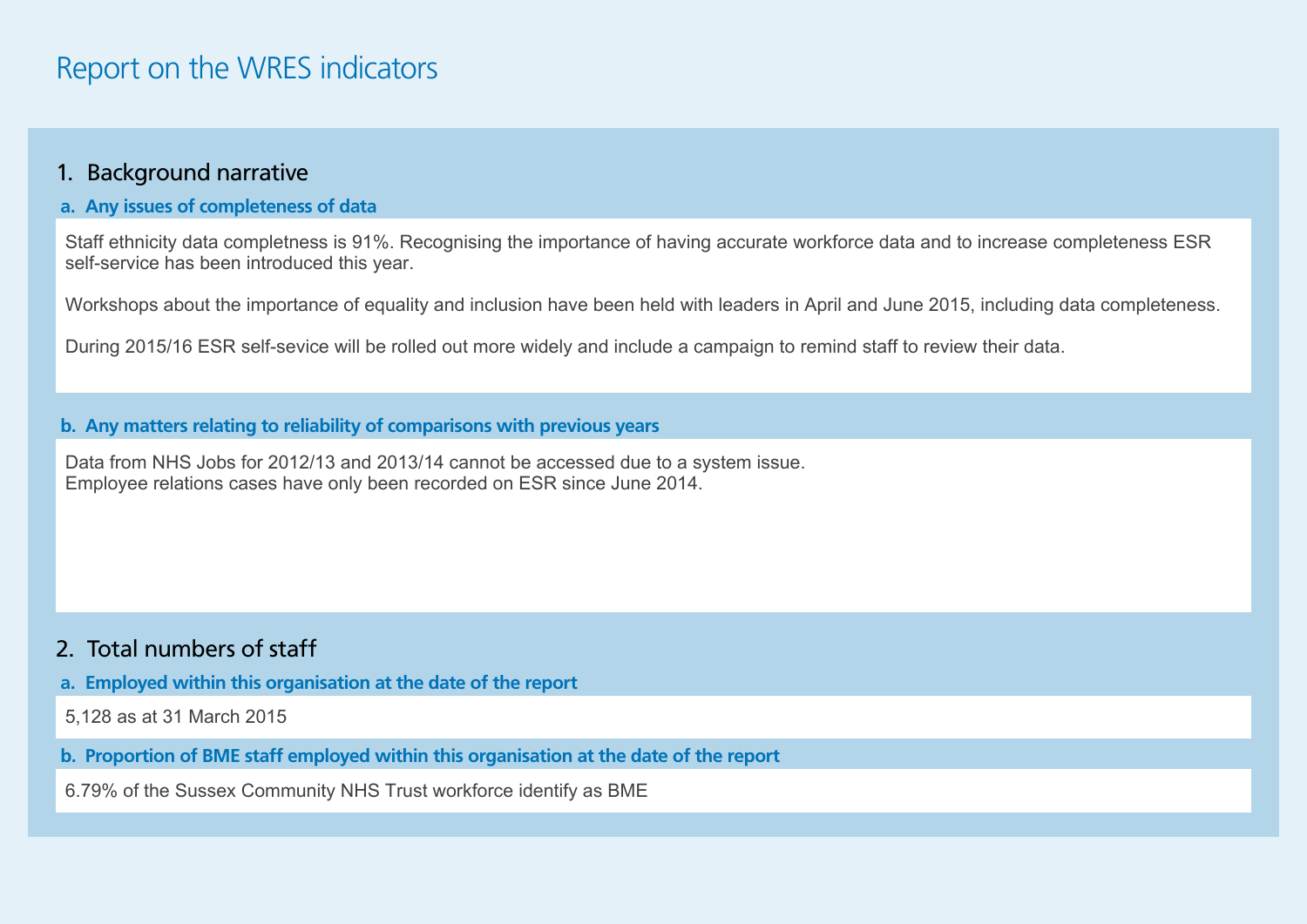## Report on the WRES indicators, continued

### 3. Self reporting

**a. The proportion of total staff who have self–reported their ethnicity** 

**b. Have any steps been taken in the last reporting period to improve the level of self-reporting by ethnicity** 

**c. Are any steps planned during the current reporting period to improve the level of self reporting by ethnicity**

91% of staff have self-reported their ethnicity<br>9. Have any steps been taken in the last reporting period to improve the level of self-reporting by ethnicity<br>Ongoing refresh of the Trust's equality strategy, briefing direc

#### 4. Workforce data

**a. What period does the organisation's workforce data refer to?**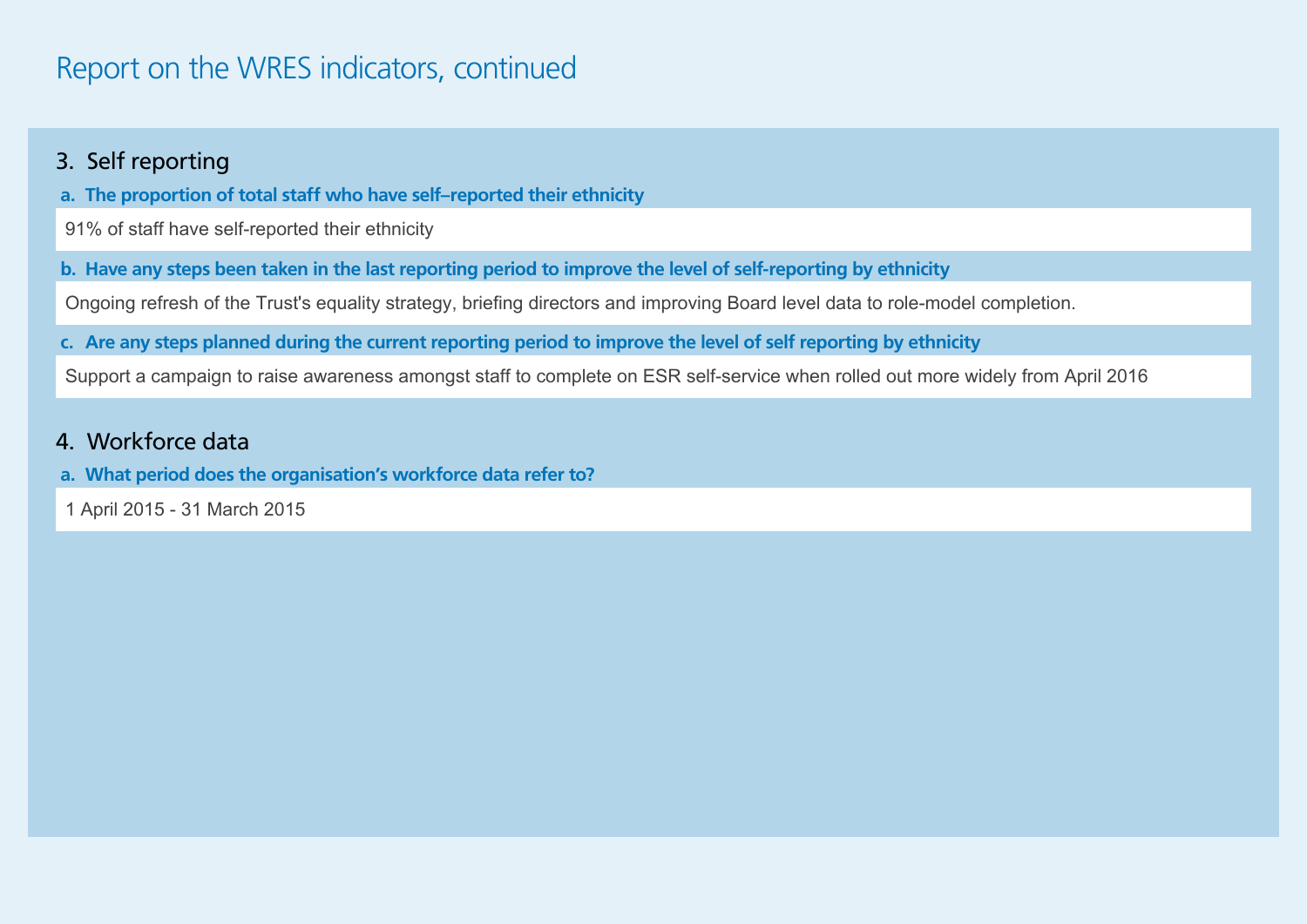### 5. Workforce Race Equality Indicators

For ease of analysis, as a guide we suggest a maximum of 150 words per indicator.

|                | <b>Indicator</b>                                                                                                                                                                                                                                                                                                                                                   | Data for<br>reporting year                              | Data for<br>previous year         | Narrative – the implications of the data and<br>any additional background explanatory<br>narrative                                                                                                              | Action taken and planned including e.g. does<br>the indicator link to EDS2 evidence and/or a<br>corporate Equality Objective                                                                                                                                       |
|----------------|--------------------------------------------------------------------------------------------------------------------------------------------------------------------------------------------------------------------------------------------------------------------------------------------------------------------------------------------------------------------|---------------------------------------------------------|-----------------------------------|-----------------------------------------------------------------------------------------------------------------------------------------------------------------------------------------------------------------|--------------------------------------------------------------------------------------------------------------------------------------------------------------------------------------------------------------------------------------------------------------------|
|                | For each of these four workforce<br>indicators, the Standard compares<br>the metrics for White and BME<br>staff.                                                                                                                                                                                                                                                   |                                                         |                                   |                                                                                                                                                                                                                 |                                                                                                                                                                                                                                                                    |
|                | Percentage of BME staff in Bands<br>8-9, VSM (including executive Board<br>members and senior medical staff)<br>compared with the percentage of BME<br>staff in the overall workforce                                                                                                                                                                              | 5.5%:6.8%<br>$(-1.3\%)$                                 | 3.5%:6.3%<br>$(-2.8%)$            | VSM and Senior Medical Staff are excluded in the<br>2013-14 figure so comparative analysis over time<br>is not possible. Data in future reporting years will<br>follow WRES technical guidance for consistency. | As described in section 3 overleaf. The indicator<br>links to the Trust's corporate equality objective<br>'Leaders understand their role in the context of<br>delivering against the Equality Act 2010'.                                                           |
| 2              | Relative likelihood of BME staff being<br>appointed from shortlisting compared<br>to that of White staff being appointed<br>from shortlisting across all posts.                                                                                                                                                                                                    | White staff 1.3<br>times more likely<br>to be appointed | Not available                     | Data is only available for 2014-15 from NHS<br>Jobs.                                                                                                                                                            | Data reporting now standardised around WRES<br>technical definitions and will be used annually to<br>analyse and address patterns.                                                                                                                                 |
| $\overline{3}$ | Relative likelihood of BME staff<br>entering the formal disciplinary<br>process, compared to that of White<br>staff entering the formal disciplinary<br>process, as measured by entry into a<br>formal disciplinary investigation*<br>*Note: this indicator will be based on<br>data from a two year rolling average of<br>the current year and the previous year. | 0.4                                                     | n/a                               | Data prior to June 2014 is not possible to<br>interrogate by ethnicity because it was not held<br>on ESR. The figure reported therefore is based<br>on the 10 month period from June 2014 to March<br>2015.     | Data reporting now standardised around WRES<br>technical definitions and data on employee<br>relations will continue to be input consistently on<br>ESR so that it may be interrogated by ethnicity to<br>be used annually to analyse and address any<br>patterns. |
| $\overline{4}$ | Relative likelihood of BME staff<br>accessing non-mandatory training and<br>CPD as compared to White staff                                                                                                                                                                                                                                                         | White staff 1.4<br>more likely to                       | White staff 1.2<br>more likely to | Gap between White staff and BME staff access<br>on non-mdantory training has increased by 0.2%                                                                                                                  | This data will be fed into the review of the equality<br>strategy and tabled for action.                                                                                                                                                                           |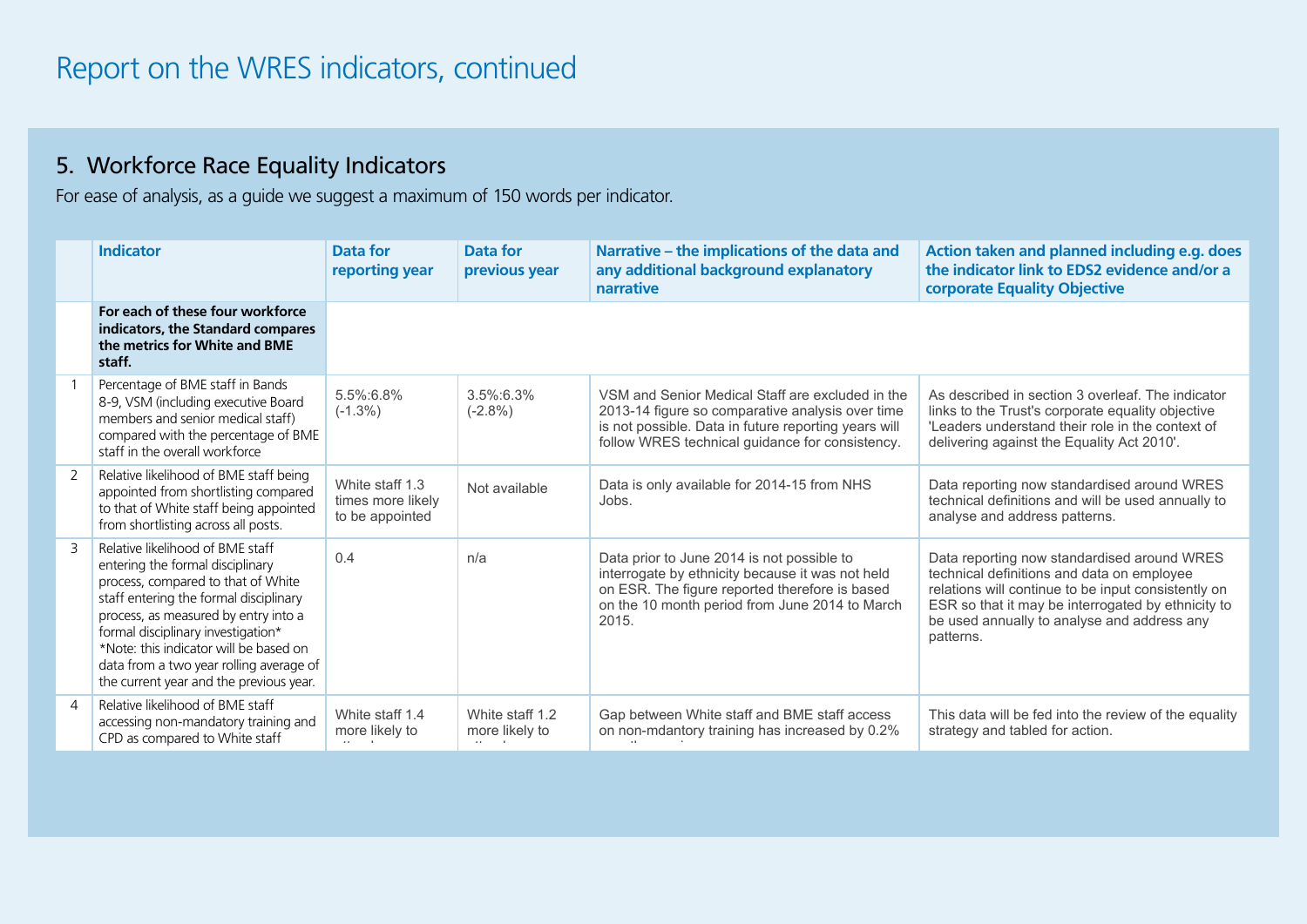## Report on the WRES indicators, continued

|                | <b>Indicator</b>                                                                                                                                                    | <b>Data for</b><br>reporting year |                                    | <b>Data for</b><br>previous year   |        | Narrative - the implications of the data and<br>any additional background explanatory<br>narrative                                                           | Action taken and planned including e.g. does<br>the indicator link to EDS2 evidence and/or a<br>corporate Equality Objective |
|----------------|---------------------------------------------------------------------------------------------------------------------------------------------------------------------|-----------------------------------|------------------------------------|------------------------------------|--------|--------------------------------------------------------------------------------------------------------------------------------------------------------------|------------------------------------------------------------------------------------------------------------------------------|
|                | For each of these four staff survey<br>indicators, the Standard compares<br>the metrics for each survey<br>question response for White and<br><b>BME</b> staff.     |                                   |                                    |                                    |        |                                                                                                                                                              |                                                                                                                              |
| $5^{\circ}$    | KF 18. Percentage of staff<br>experiencing harassment, bullying or<br>abuse from patients, relatives or the<br>public in last 12 months                             |                                   | White 25.59                        | White 27.75                        |        | The BME sample size is small; 23 in 2014 and 20<br>in 2013 but the Trust has a zero tolerance policy<br>towards any harassment, bullying or abuse            | New E&D staff training includes tackling<br>public-on-staff harassment rolled out in 2014/15                                 |
|                |                                                                                                                                                                     |                                   | BME 34.78                          | BME 25.00                          |        |                                                                                                                                                              |                                                                                                                              |
| 6              | KF 19. Percentage of staff experiencing<br>harassment, bullying or abuse from                                                                                       |                                   | White 15.69                        | White 18.30                        |        | The BME sample size is small; 23 in 2014 and 19                                                                                                              | New E&D staff training includes tackling                                                                                     |
|                | staff in last 12 months                                                                                                                                             | <b>BME</b>                        | 13.04                              | <b>BME</b>                         | 10.53  | in 2013.                                                                                                                                                     | staff-on-staff harassment rolled out in 2014/15                                                                              |
| $\overline{7}$ | KF 27. Percentage believing that trust<br>provides equal opportunities for career<br>progression or promotion                                                       |                                   | White 92.42                        | White 94.64                        |        | The BME sample size is small; 16 in 2014 and 17<br>in 2013 and likely to account for the scores.                                                             | Tabled with Equality and Diversity Group for<br>action through refresh of equality strategy                                  |
|                |                                                                                                                                                                     | <b>BME</b>                        | 75.00                              | <b>BME</b>                         | 100.00 |                                                                                                                                                              |                                                                                                                              |
| 8              | Q23. In the last 12 months have you<br>personally experienced discrimination<br>at work from any of the following?<br>b) Manager/team leader or other<br>colleagues | White 5.29                        |                                    | White 5.80                         |        | The BME sample size is small; 23 in 2014 and 20<br>in 2013 but the Trust will not tolerate any unlawful<br>discrimination from managers towards other staff. | A new E&D policy, new training and an inclusive<br>leadership programme all rolled out in 2014/15.                           |
|                |                                                                                                                                                                     | <b>BME</b>                        | 13.04                              | <b>BME</b>                         | 25.00  |                                                                                                                                                              |                                                                                                                              |
|                |                                                                                                                                                                     |                                   |                                    |                                    |        |                                                                                                                                                              |                                                                                                                              |
|                | Does the Board meet the<br>requirement on Board<br>membership in 9?                                                                                                 |                                   |                                    |                                    |        |                                                                                                                                                              |                                                                                                                              |
| 9              | Boards are expected to be broadly<br>representative of the population they<br>serve                                                                                 |                                   | 6.3% (Board):<br>7.5% (Population) | 6.3% (Board):<br>7.5% (Population) |        | BME people at board level are -1.2%<br>under-representative compared to the population                                                                       | Table with the Trust Board through the Annual<br>Equality Report (September 2015) for action.                                |

**Note 1.** All provider organisations to whom the NHS Standard Contract applies are required to conduct staff surveys though those surveys for organisations that are not NHS Trusts may not follow the format of the NHS Staff Survey

**Note 2.** Please refer to the Technical Guidance for clarification on the precise means of each indicator.